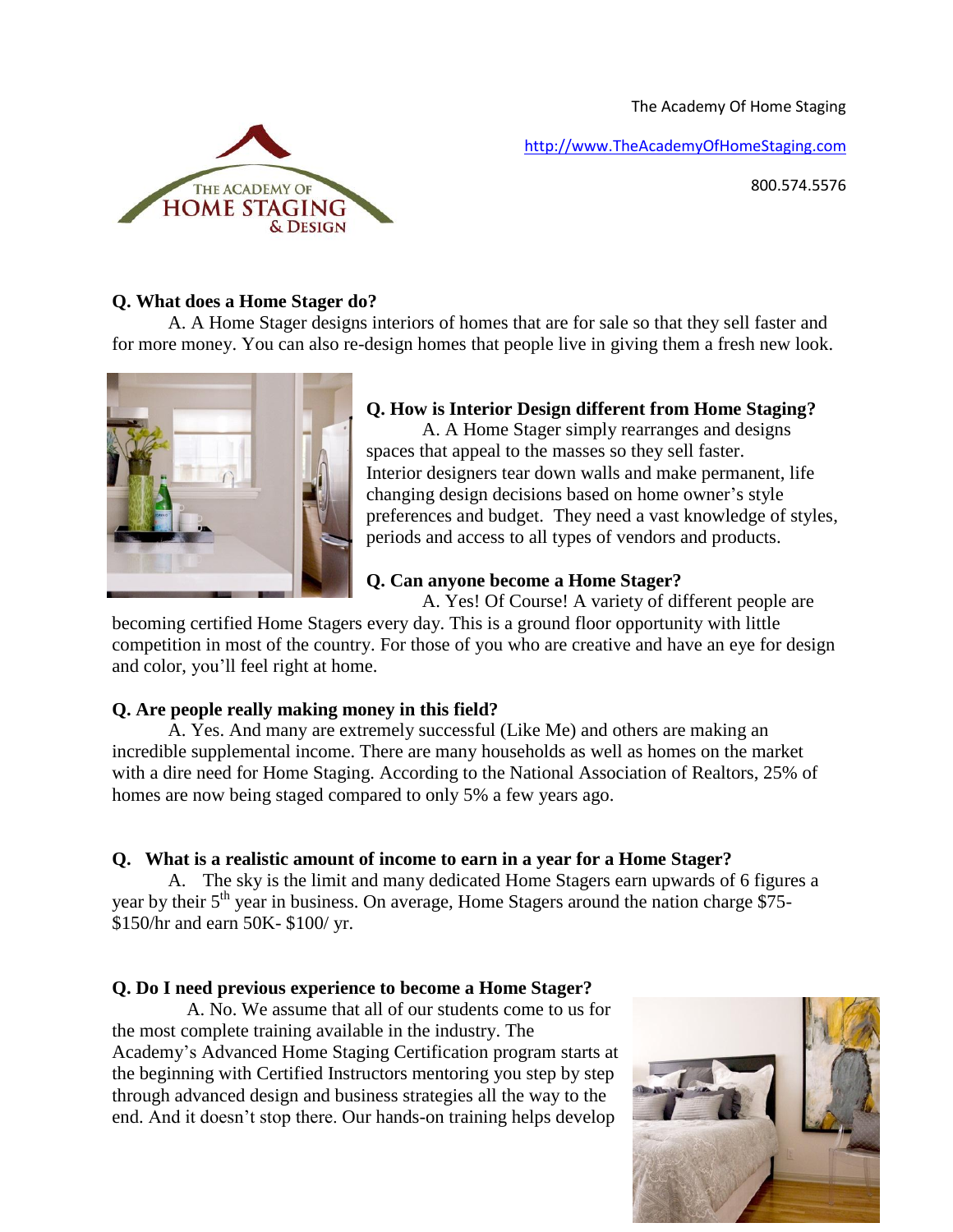advanced design and business skillsets critical to your success. In addition, at The Academy, you receive a business cd with contracts, proposals, job worksheets and ready to print advertising pieces to get started the day you graduate the program.

## **Q. Is Home Staging an expensive business to start?**

 A. No. You can start you Home Staging business with very little start-up costs. Most people already have the basic tools they need to get started like computer, email, phone, vehicle, basic tool kit and camera. What you will need in addition is a business name, depending on where you live possibly a business license, website and business card. Included with your tuition is our business cd with contracts, proposals, job worksheets and ready to print advertising samples saving you hundreds of hours and dollars, allowing you the time to focus on your business and get going right away. In addition, with The Academy's exclusive insider knowledge training, you will learn how to grow your staging inventory with no upfront costs.

## **Q. Do I need to be Certified to start a Home Staging business?**

 A. No. There are no Home Staging police who will come knocking on your door if you operate without Certification.

However, most people recognize that to be viewed as reputable and credible by the Real Estate community who will be recommending Stagers to their clientele, that it is best to have every advantage in their corner when starting a Professional Home Staging Design Business. Our Certified Instructors are leaders in the Home Staging industry and coach and mentor you every step of the way including over 10 hands-on and field exercises. The Advanced Home Stager Certification is the most complete and advanced training available and the AHSC designation is good anywhere in the world.



Not sold yet? How much does little or no education cost you in the long run of building your business? Here is an excerpt from our home page:

### **How this Course Pays for Itself - Add \$20,000 more a year to your bottom line when you utilize the trade secrets revealed in my course. Learn from experience!**

Save thousands when you learn the 30+ ways to advertise and market your business for little or no money .... including getting on the first page of Google!

Receive advertising and business templates, contracts and formulas that will save you hundreds of hours and \$\$\$\$

- 30 day start up plan gets you up and running quickly so you can be earning money faster
- Learn the insurance secret that cost me almost \$5,000 my first year and a half in business.
- Discover the little known trade secret that can boost your income 10k or more every year.

Once you learn a skill, that knowledge continues to build and transform into new ideas, career directions and experiences for a lifetime. In this course, you will discover over 30 additional creative design services you can offer once you have learned the design concepts taught in our Certified Home Staging course.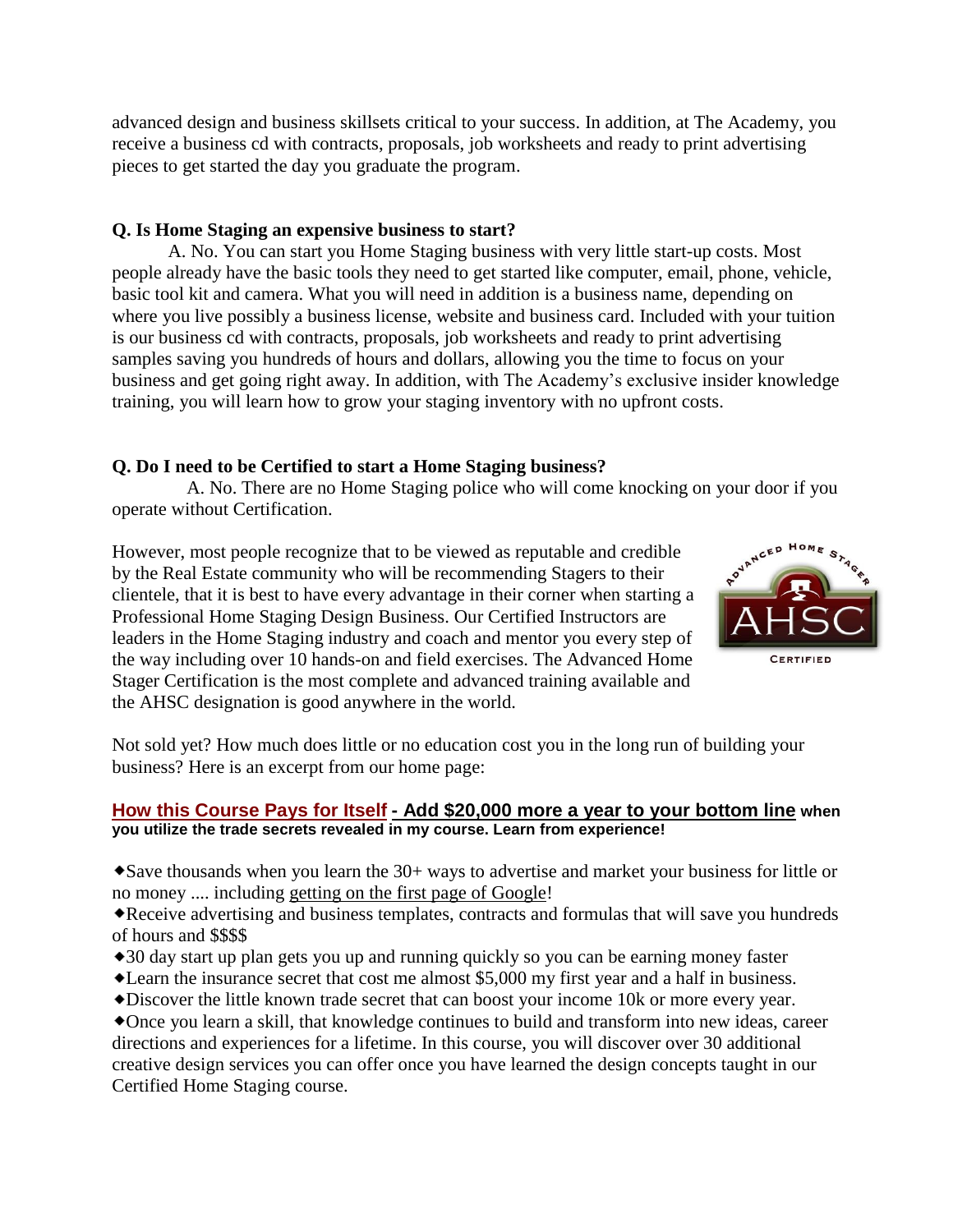#### **Q. How long does The Academy of Home Staging Advanced Certification course take?**

 A. The Academy of Home Staging course runs 5-6 days concurrently so you are fasttracked into your new business as quickly as possible. Our 6 day courses offer additional areas of study and some with dual designations being offered.

### **Q. Is a 5 day course more effective than a 3 day course?**

 A. If you're main interest in taking a Home Staging Course is more for fun and a hobby, then a shorter course is better than not taking any course at all. But if you're main focus is on building a successful, lucrative and thriving new Home Staging Design business with professionalism and confidence, then you will want the most education you can possibly experience. At The Academy, our Certified Instructors are Home Staging industry leaders that personally coach and mentor you every step of the way through advanced design and business strategies and over 10 hands-on classroom and field exercises – the most available in any Home Staging training. Plus you also receive a cd with all business documents including contracts, proposals job worksheets and ready to print advertising pieces included in your tuition which is not typically offered in other programs included in the tuition. This is one of the huge time savers when building a business, not only in time but in \$\$\$ paying someone to design advertising and business documents for you. Also, not typically included in other programs but included in ours is 2 months of coaching, advanced audio classes and unlimited email support included in the tuition at no cost to you and you may elect to remain in the program as long as you like.

### **Q. There are so many programs, how do I choose wisely?**

 A. Although there are new programs popping up all the time, many of them are very short programs that may seem attractive due to time and fee investment. However, these programs take advantage of consumers looking to save a buck and unable to ascertain what critical pieces might be missing from the training. Due to the intricacies of building a Home Staging business, The Academy stands in integrity to only offer a minimum 5 day course to ensure students receive the most complete education in the design and business arena to be successful. There simply isn't a way to deliver an adequate scope of skills in less time. At The Academy, you will experience over 10 hands-on class room and field exercises, side by side with your Academy Certified Instructor. At The Academy, we hand pick proven leaders in the Home Staging community to mentor and coach you every step of the way. You are able to ask questions at any time. That is because we take only 8 per class to ensure everyone has an opportunity to learn, experience and grow.

### **Q. I already owned a business before, why would I need training to start a Home Staging Business?**

 A. How fantastic! You will have more advantage than others just starting out. Home Staging is its own animal and quite different from other business. I wouldn't pretend for a second that I couldn't learn a lot about starting an organizing or event planning business from an industry leader even though I have built my own successful Home Staging business. Learning about what not to do combined with insider information and strategies to building your business, can exponentially earn you tens of thousands more than stumbling through the process yourself.